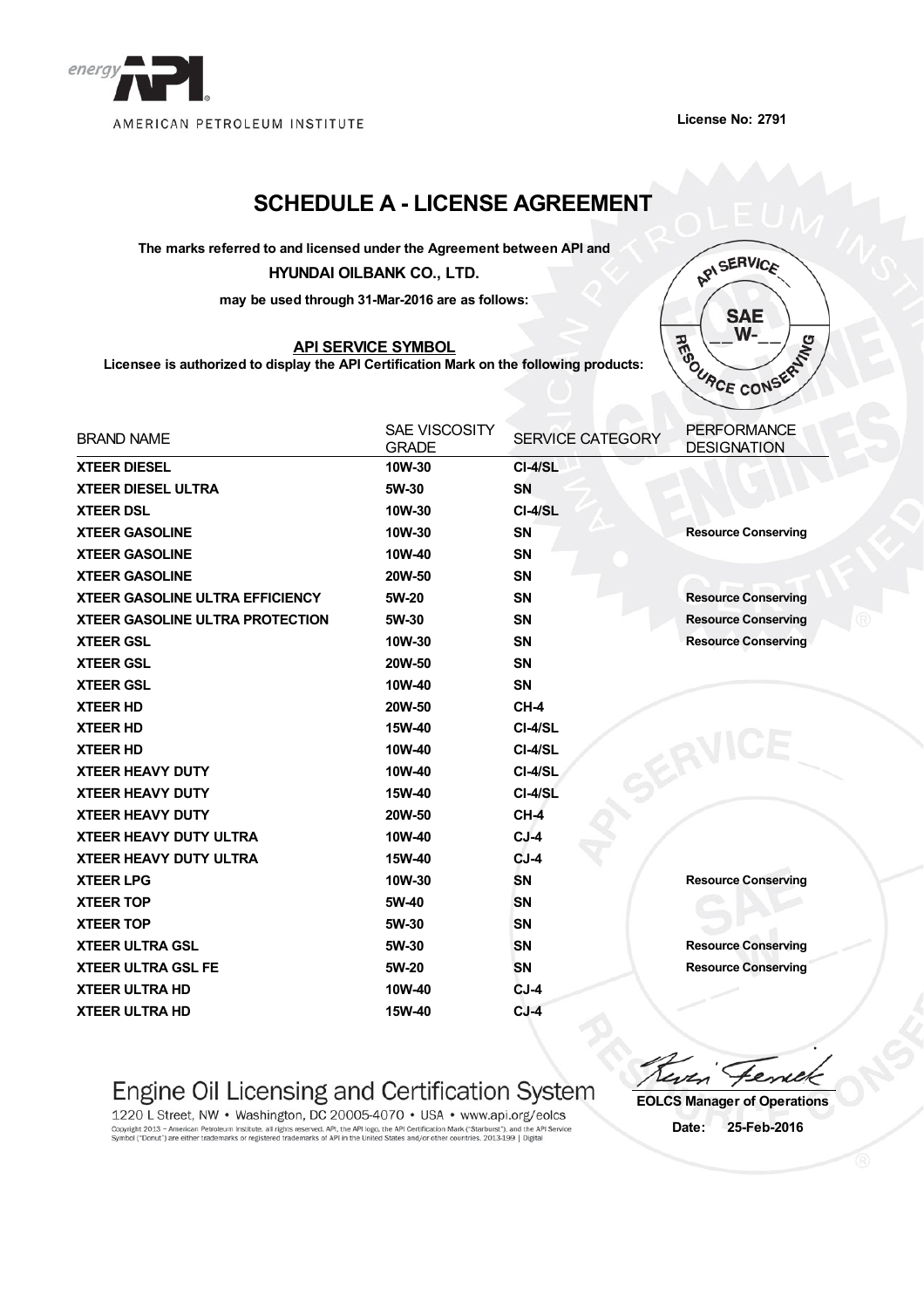

**License No: 2791**

## **SCHEDULE A - LICENSE AGREEMENT**

**The marks referred to and licensed under the Agreement between API and**

**HYUNDAI OILBANK CO., LTD.**

**may be used through 31-Mar-2016 are as follows:**

**API SERVICE SYMBOL**

**Licensee is authorized to display the API Certification Mark on the following products:**



BRAND NAME SAE VISCOSITY GRADE SERVICE CATEGORY PERFORMANCE **DESIGNATION XTEER ULTRA RV LS 5W-30 SN**

Engine Oil Licensing and Certification System

1220 L Street, NW • Washington, DC 20005-4070 • USA • www.api.org/eolcs Copyright 2013 - American Petroleum Institute, all rights reserved. API, the API logo, the API Certification Mark ("Starburst"), and the API Service<br>Symbol ("Donut") are either trademarks or registered trademarks of API in

**EOLCS Manager of Operations Date: 25-Feb-2016**